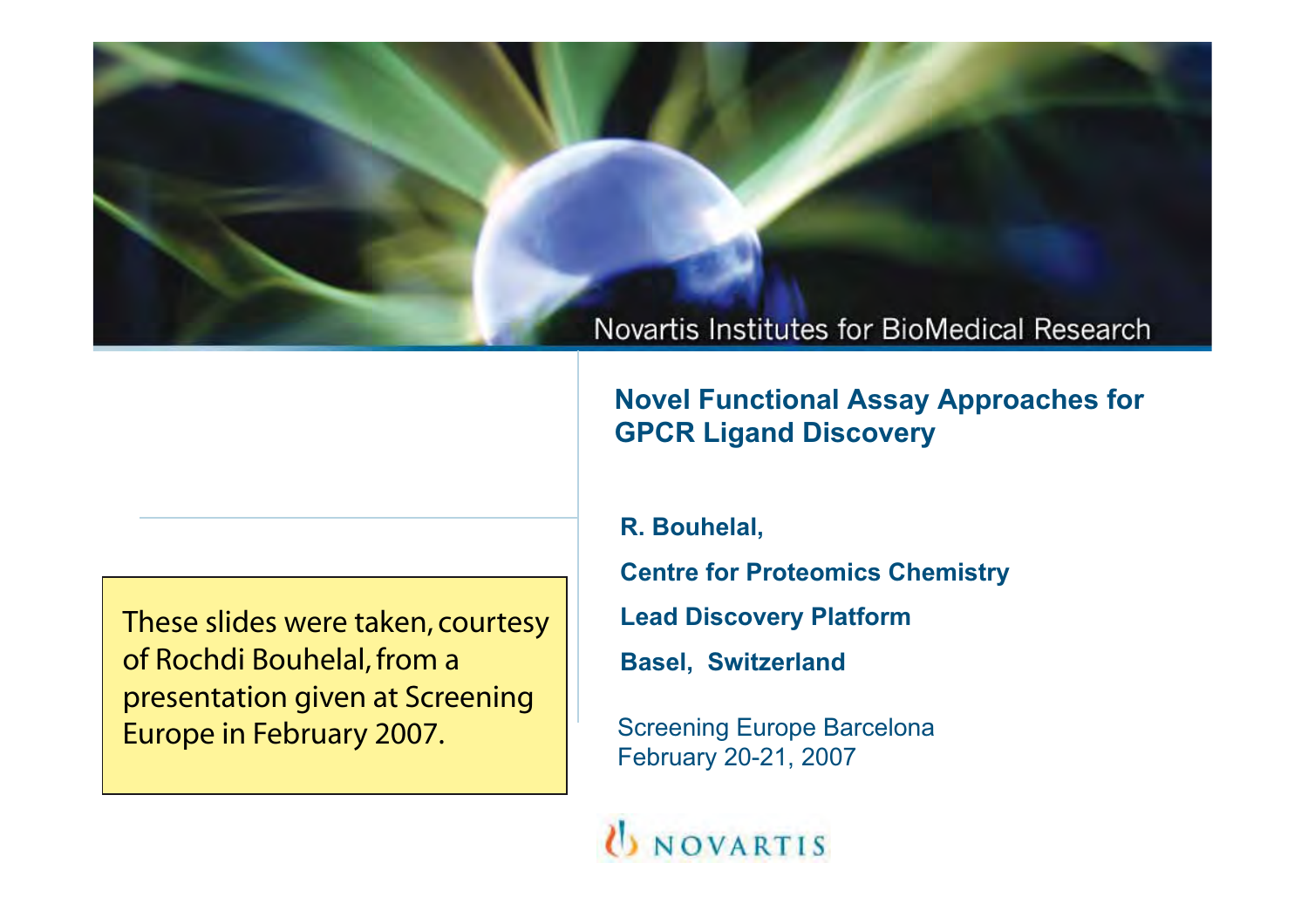

• GPCR the most studied membrane protein and amongst the most attractive drug targets

Novartis Institutes for BioMedical Research

- GPCR's déjà vu ?
- GPCR's renaissance: Novel pathways, molecular properties and assay technologies and HTS approaches are increasingly studied

**Hopkins et al NRDD 1, 727-730 (2002). The druggable genome": Nature Reviews, Drug Discovery, Vol.1, September 2002**

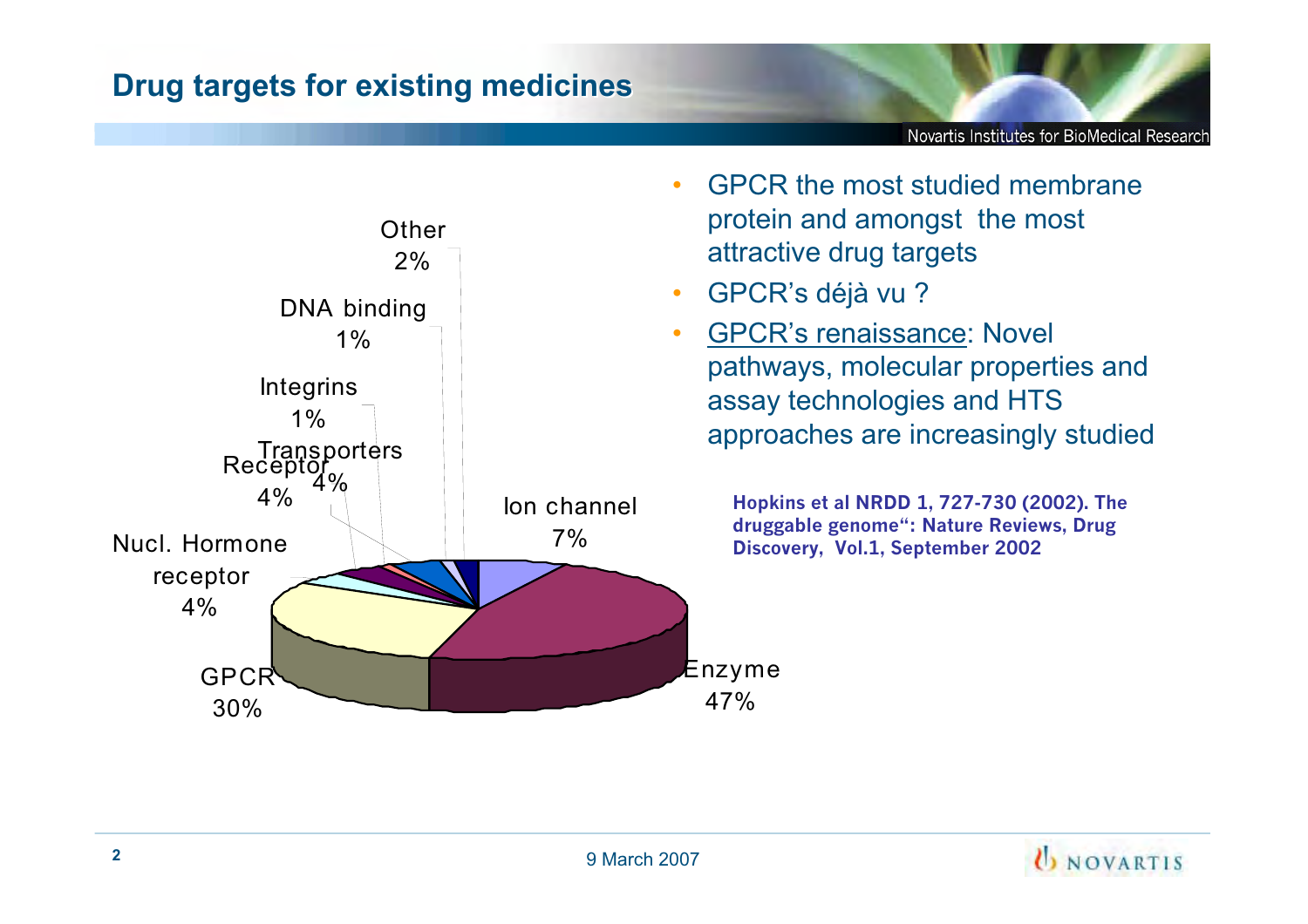## **Monitoring GPCR activation: some facts & basic principles**

Novartis Institutes for BioMedical Researcl

- • **Functional & ligand binding GPCR assays**
	- $\triangleright$  The best approach to ligand discovery ?
	- ¾ **Ligand binding assay**
		- $\Rightarrow$  in general straight forward but poor information content
		- $\Rightarrow$  In general 1st choice for medicinal chemists
	- ¾ **Functional assays**
		- $\Rightarrow\,$  Less simple to configure, high hit rates, false positives
		- $\Rightarrow$  Access to the GPCR biology , Uncovers novel compound mechanisms
		- $\Rightarrow$  May offer rich information output
- • **Try to remain proximal to the receptor**
	- ¾ However reporter gene assays can be used in some circumstances
- • Imaging is used to enhance throughput
	- ¾ One single screening platform for orphan receptors and for HTS

#### •**Use non–invasive assays**

- $\triangleright$  Try to bring all receptors to signal through calcium
	- $\Rightarrow$  Assay multiplexing (selectivity, several pathways)
	- $\Rightarrow$  Allows to align more easily HTS data
- $\triangleright$  Rich pharmacological data output including kinetic data analysis
	- $\Rightarrow$  Helps excluding non-specific compounds

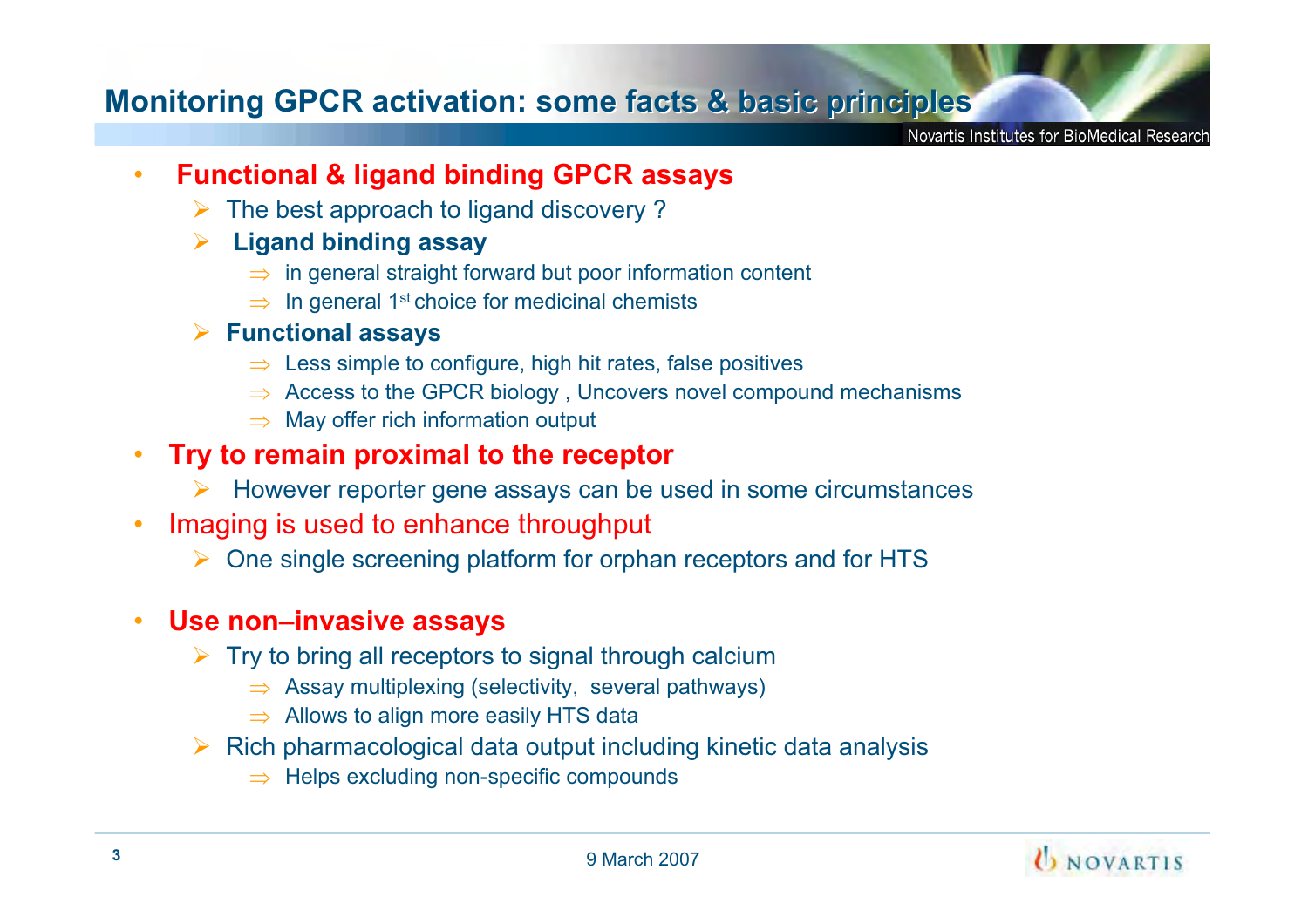# **GPCR signaling pathways and applied technologies is lead discovery**

Novartis Institutes for BioMedical Research **G12PCR GqPCR Ca++ GiPCR** G<sub>s</sub>PCR **SPACNG2**  $\overline{M}$ **GTP** $V^{35}$ **S DODA**  $\frac{1}{2}$ **Adenyl** D**12PLCß**  $\alpha_{\sf s}$  $\frac{\alpha_i}{\beta}$  $\frac{1}{2}$  $\alpha_{\mathsf{s}}$ . **Ex** cyclase  $\sum$  Cyclase  $\alpha$  **ȕ +Ȗ Ȗ+-Ȗ +ȕ <sup>Ȗ</sup> Ca++ RhoGEF cAMP Translocation Calcium imaging ATPERKFluo4 /Fura-2/ AEQ) RhoGEF HCSRhoFLIPR imaging GPCR Priming cAMP accumulationPIP2 IP1,2,3 + DAG PKA HTRF,bioluminescent**  $IP_3$ **IP1 HTRF imaging + ROCK PKC DNABP Reporter gene JNKCalcium imaging Nucleus Ca++ Transcription factors Fluo4 /Fura-2/ AEQ Promoters CRE, SRE, NFAT/ MLC-PCa++ ERReporter Actin cytoskeleton**  $\mathbb{R}^2$ **gene assays Luciferase**

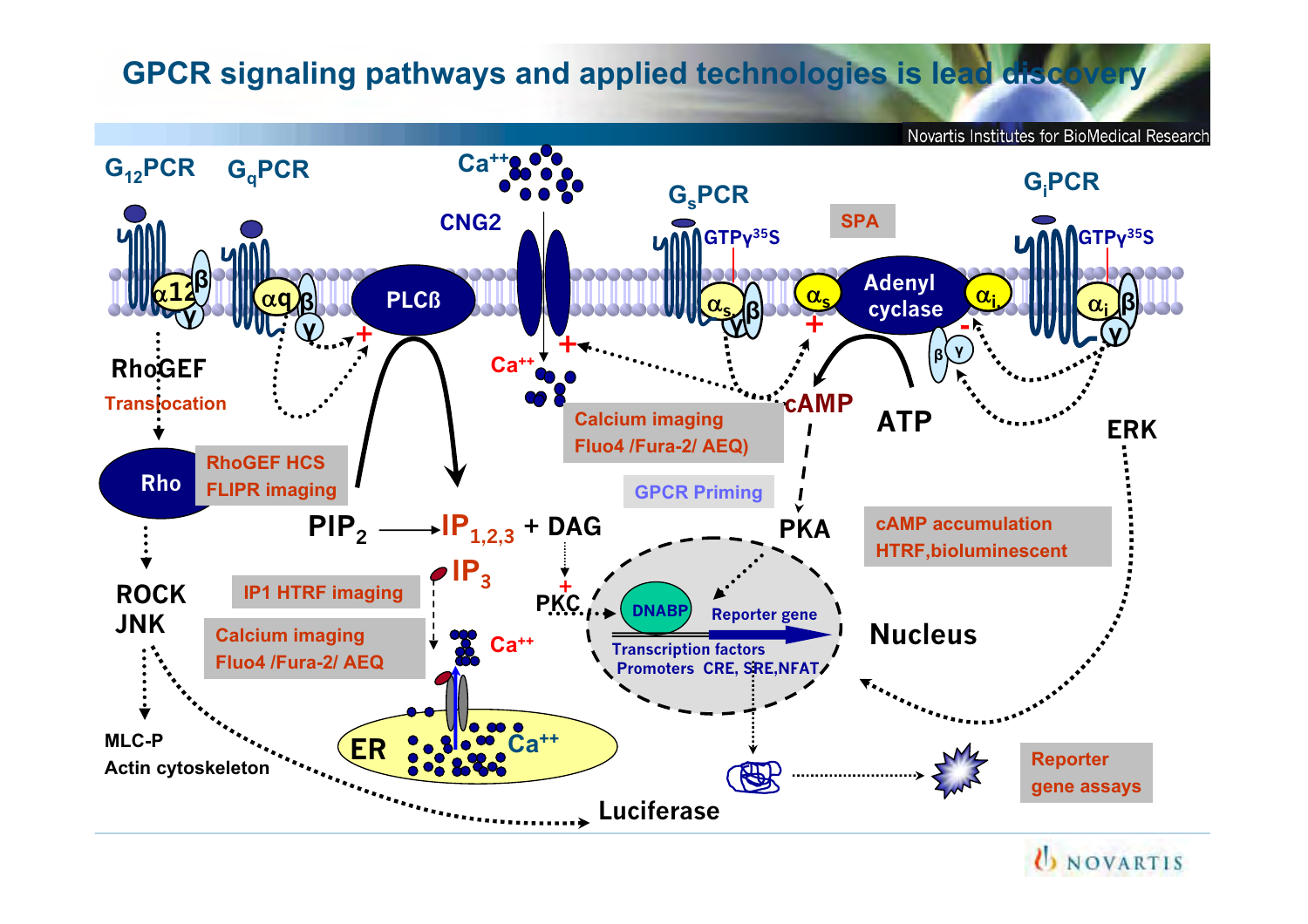# Inositol phosphate 1 for activation Gq coupled receptors

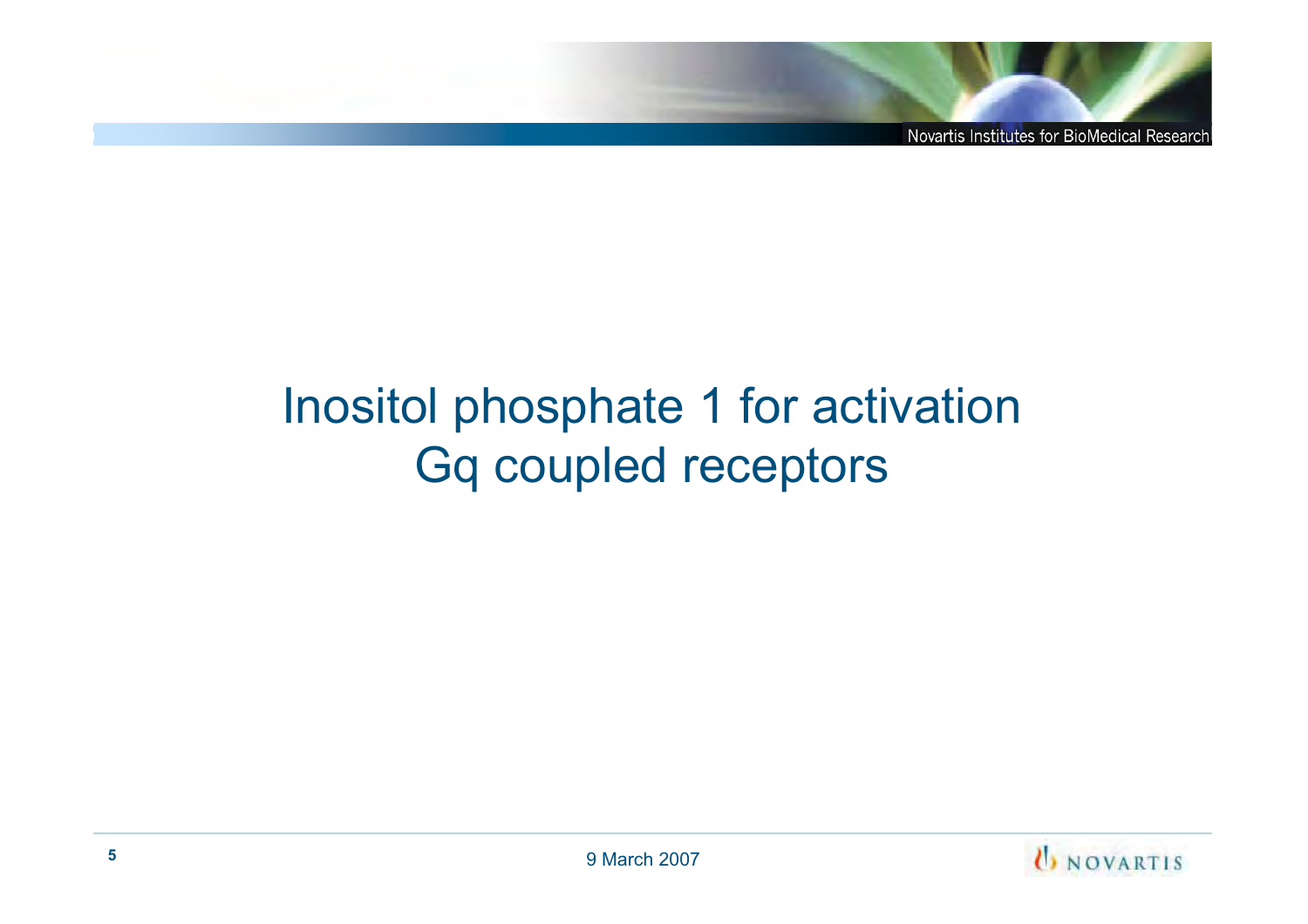# **IP1 accumulation HTRF assay**

**DOUUUT** 

Novartis Institutes for BioMedical Research OH $H_2PO_3O$ **IP3**



9 March 2007

000000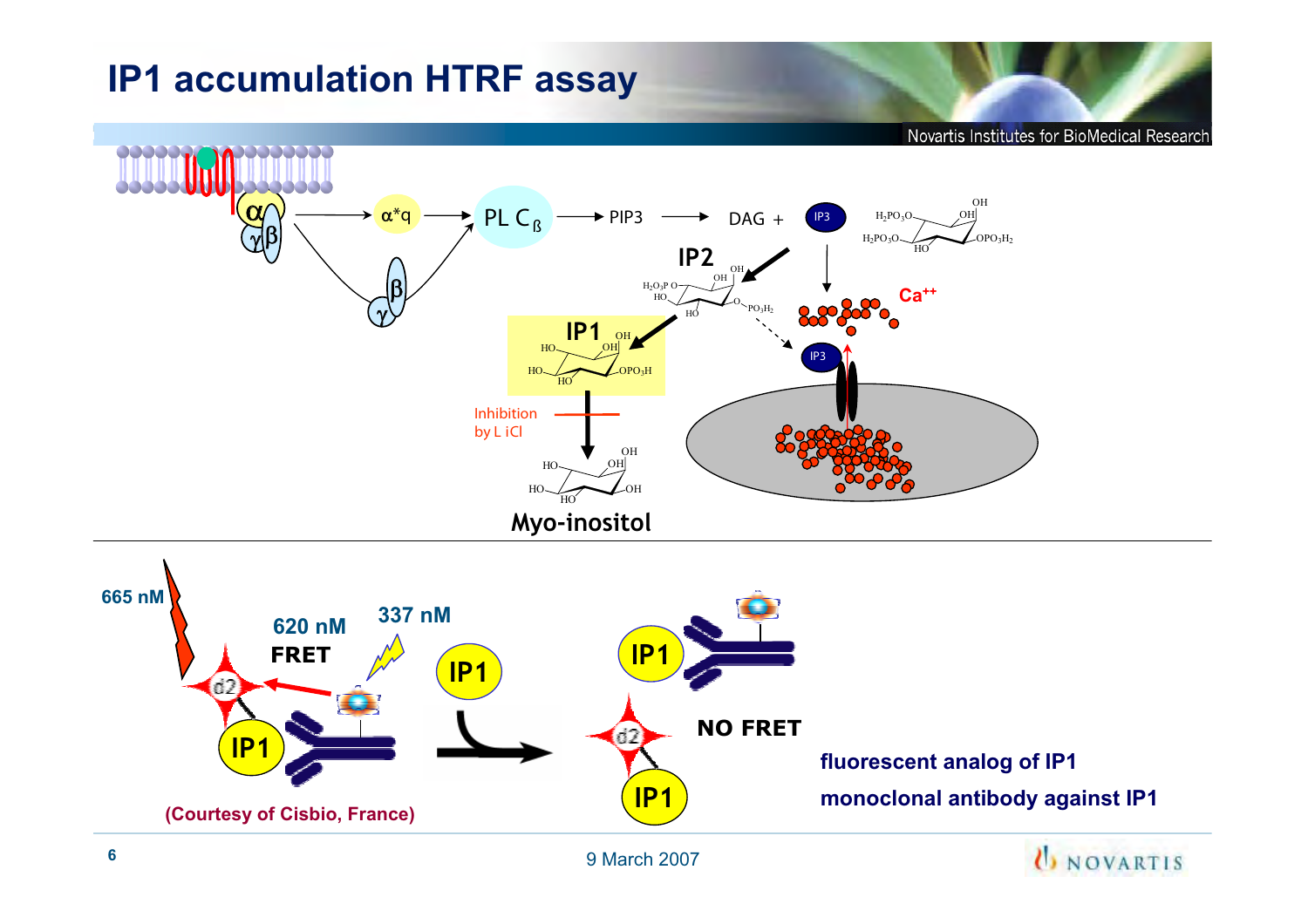# **IP1 accumulation: Histamine responses in CHOK1-H1R**

Novartis Institutes for BioMedical Research



#### **Calcium FLIPR Calcium FLIPR**

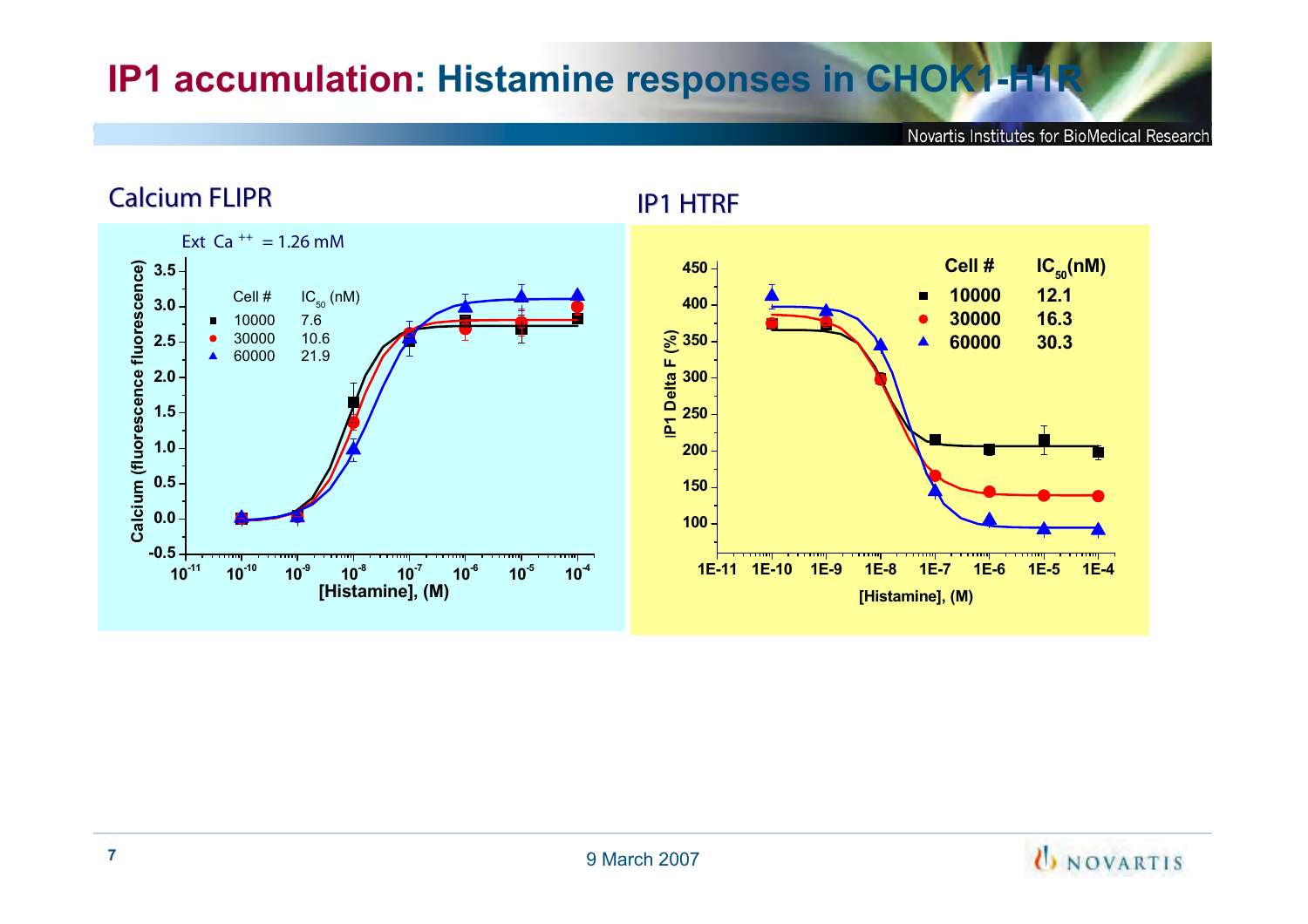|                    | $IC_{50}$ (nM) $Ca^{++}$ (FLIPR) |                  |      | $IC_{50}$ (nM) IP1 (HTRF) |       |      |                              |
|--------------------|----------------------------------|------------------|------|---------------------------|-------|------|------------------------------|
| <b>Compound</b>    | exp 1                            | exp <sub>2</sub> | mean | exp(1)                    | exp 2 | mean | $IC_{50, Ca++}/IC_{50, IP1}$ |
| <b>Cetirizine</b>  | 925                              | 1450             | 1188 | 86                        | 167   | 127  | 9.38                         |
| Ketotifen          | 6.4                              | 6.6              | 6.5  | 5.2                       | 17.2  | 11   | 0.58                         |
| Astemizole         | 460                              | 458              | 459  | 375                       | 865   | 620  | 0.74                         |
| Loratadine         | 3910                             | 2350             | 3130 | 635                       | 939   | 787  | 3.98                         |
| <b>Clemastine</b>  | 48.5                             | 24.4             | 36   | 15.7                      | 46.3  | 31   | 1.18                         |
| Doxepin            | 13.0                             | 33.6             | 23   | 7.5                       | 13.4  | 10   | 2.23                         |
| <b>Mirtazapine</b> | 12.4                             | 7.9              | 10   | 7.0                       | 12.4  | 10   | 1.05                         |

**Antagonism by Antagonism by Ke totifen Ke totifen**







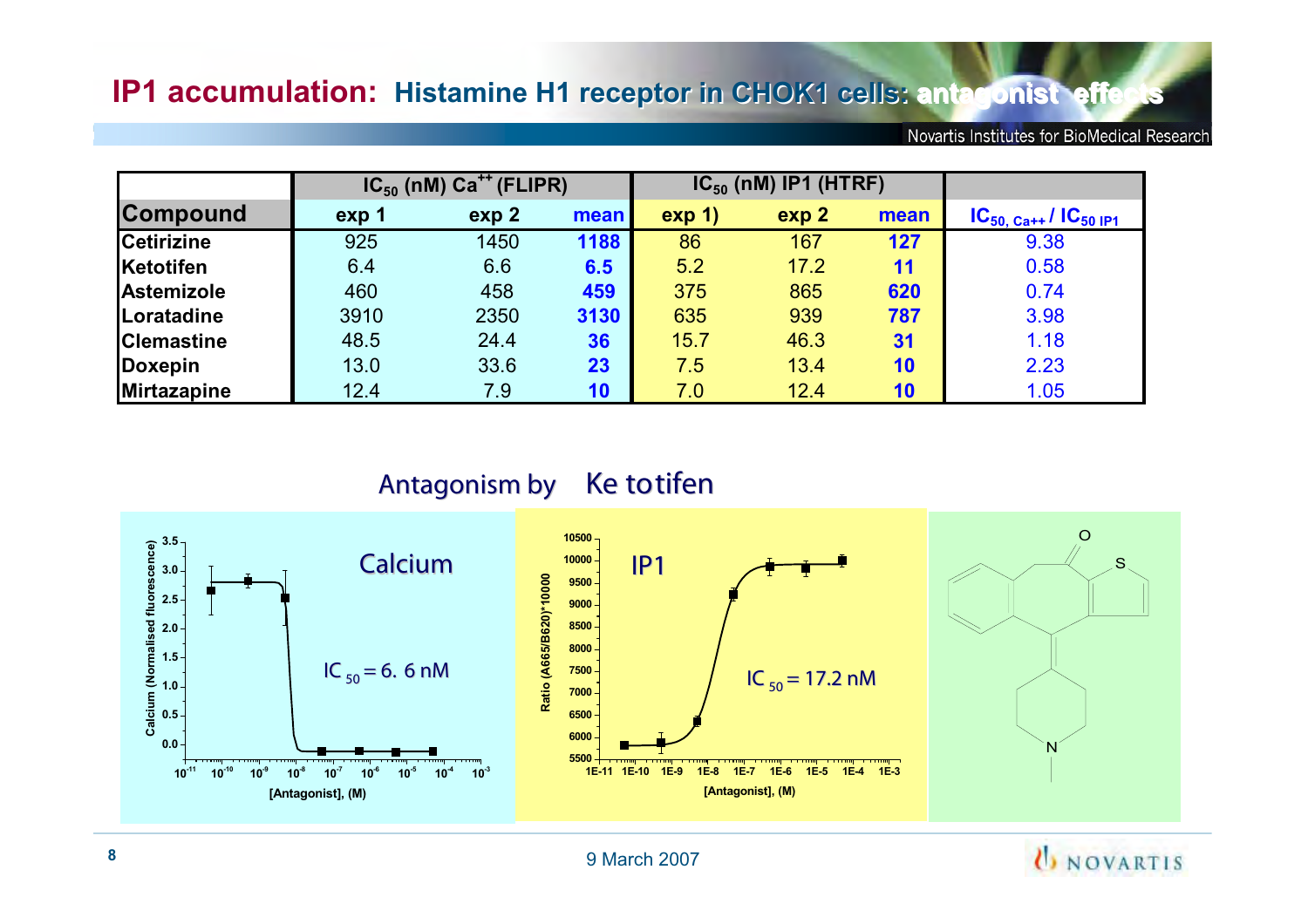# IP1 accumulation for Secondary Screening & HTS

Novartis Institutes for BioMedical Research

- Alternative format for  $G_q$ -coupled receptors evaluated recently (see review June 06)
- **Homogeneous format (HTRF)**
- **▶ Applied for secondary screening of GPR40**

**FLIP R / Ca FLIPR / Ca ++ HTRF / IP1 HTRF / IP1**

|                 |                  | CHOK1-C4-GPR40 Ca <sup>++</sup> |                   | CHOK1-C4-GPR40 Ca <sup>++</sup> |                         | CHOK1-C4-V1a Ca <sup>++</sup> | CHOK1-C4-GPR40 IP1 |                 |
|-----------------|------------------|---------------------------------|-------------------|---------------------------------|-------------------------|-------------------------------|--------------------|-----------------|
| <b>Agonist</b>  | C18:2            |                                 | synthetic agonist |                                 | <b>Arg-vasopressine</b> |                               | NVP-BJX437         |                 |
| <b>Compound</b> | $IC_{50}(\mu M)$ | Max. inh.                       | $IC_{50}(\mu M)$  | Max. inh.                       |                         | Max. inh.                     | $IC_{50}(\mu M)$   | Max. inh.       |
|                 |                  | $\frac{1}{2}$ (% of control)    |                   | $%$ of control)                 |                         | (% of control)                |                    | $%$ of control) |
| <b>RBAS1</b>    | $>30$            | 20                              | $>30$             | 20                              | >30                     | $\bf{0}$                      | $>30$              | 31              |
| <b>RBAS2</b>    | $>30$            |                                 | >30               |                                 | >30                     | 0                             | >30                | 0               |
| <b>RBAS3</b>    | 3.6              | 100                             | 3.0               | 100                             | $>30$                   | 0                             | 5.6                | 116             |
| <b>RBAS4</b>    | 6.8              | 100                             | 2.6               | 100                             | >30                     | 0                             | 7.2                | 109             |
| <b>RBAS5</b>    | 2.1              | 60                              | 4.8               | 62                              |                         | 32 <sub>2</sub>               | $>30$              | 0               |

**► Good correlation obtained between Ca<sup>++</sup> and IP1 data** 

**"Frequent hitters" from FLIPR screens readout can be excluded**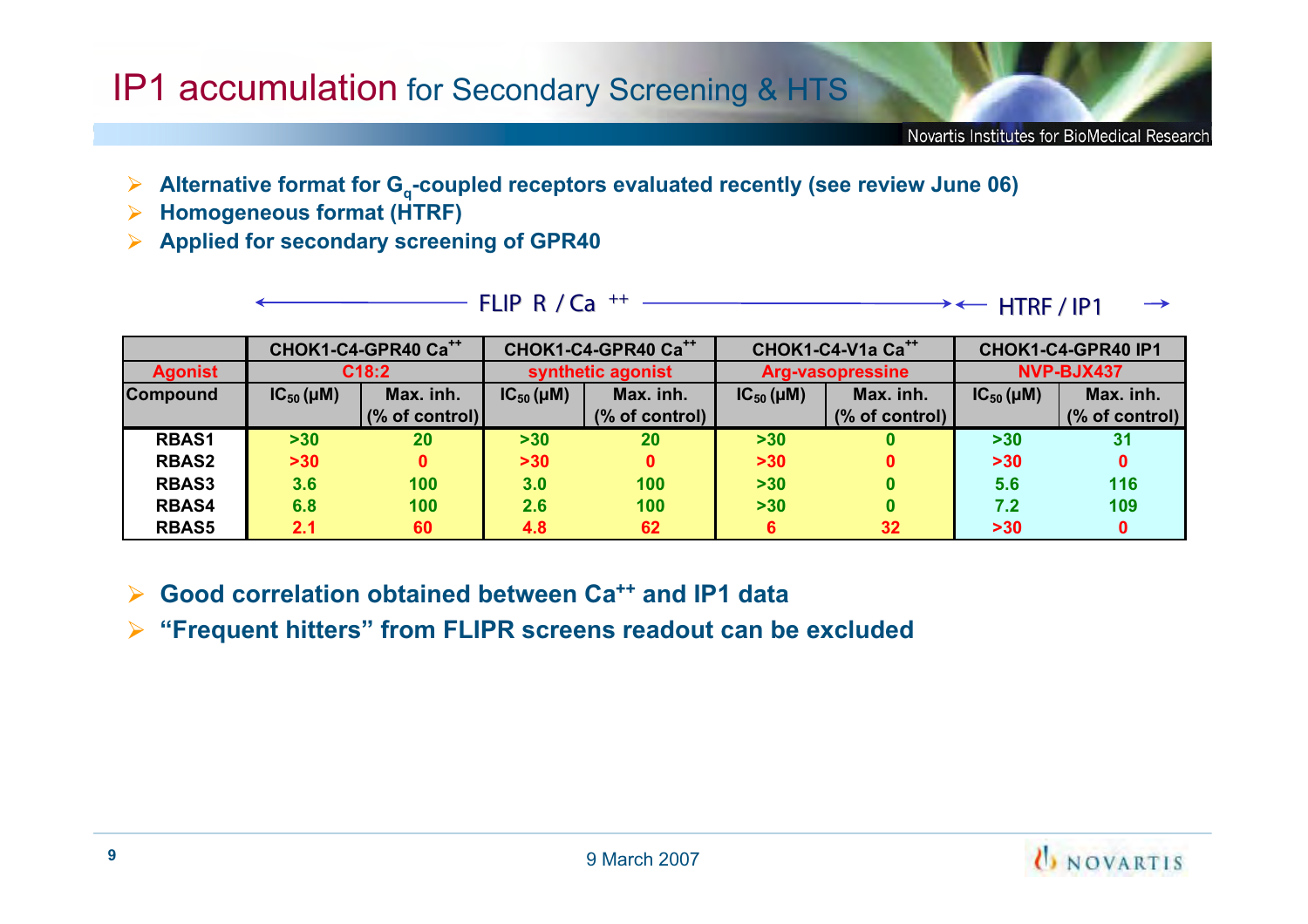# **CellKey CellKey TM System: Assay Principle TM System: Assay Principle**



- **Impedance based measurements**
- **Real-time, kinetic measurements across all 96**   $\blacktriangleright$ **wells**
- **Automated fluid handling**
- **Simultaneous compound addition and read of all**   $\blacktriangleright$ **wells**
- **Monitors cell shape changes following receptor activation**
- **May constitute a phenotype assay reflecting cell**   $\blacktriangleright$ **migration**



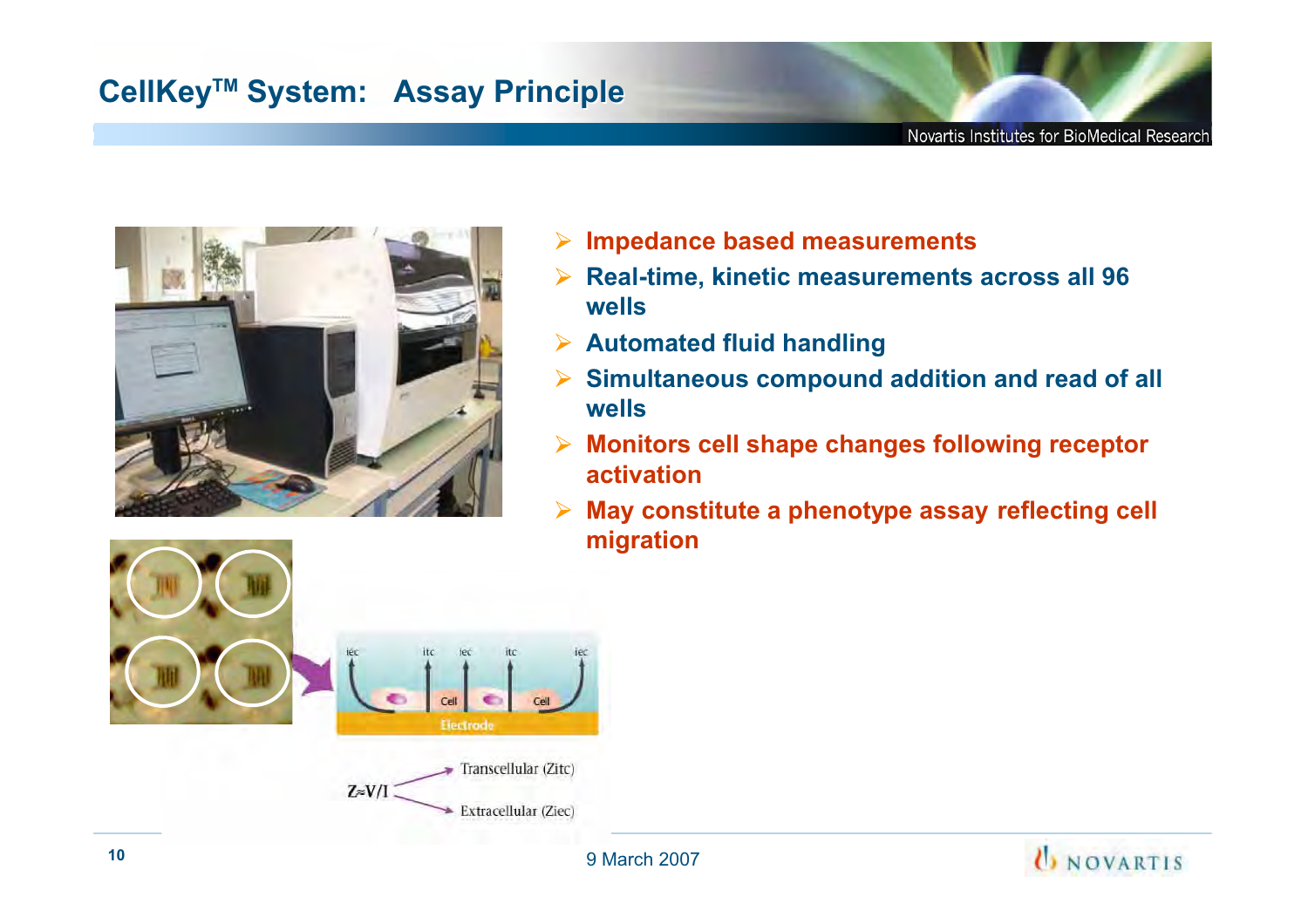### **CellKeyTM System: CHOm1 Muscarinic Agonist & Antagonist Effects**

Novartis Institutes for BioMedical Research



060329 CHOm1 Antagonists

- **Monitors activity and kinetic<br>
shape<br>
Shape determines GPCR could** 
	- **Shape determines GPCR coupling**
	- **Good correlation with FLIPR data**

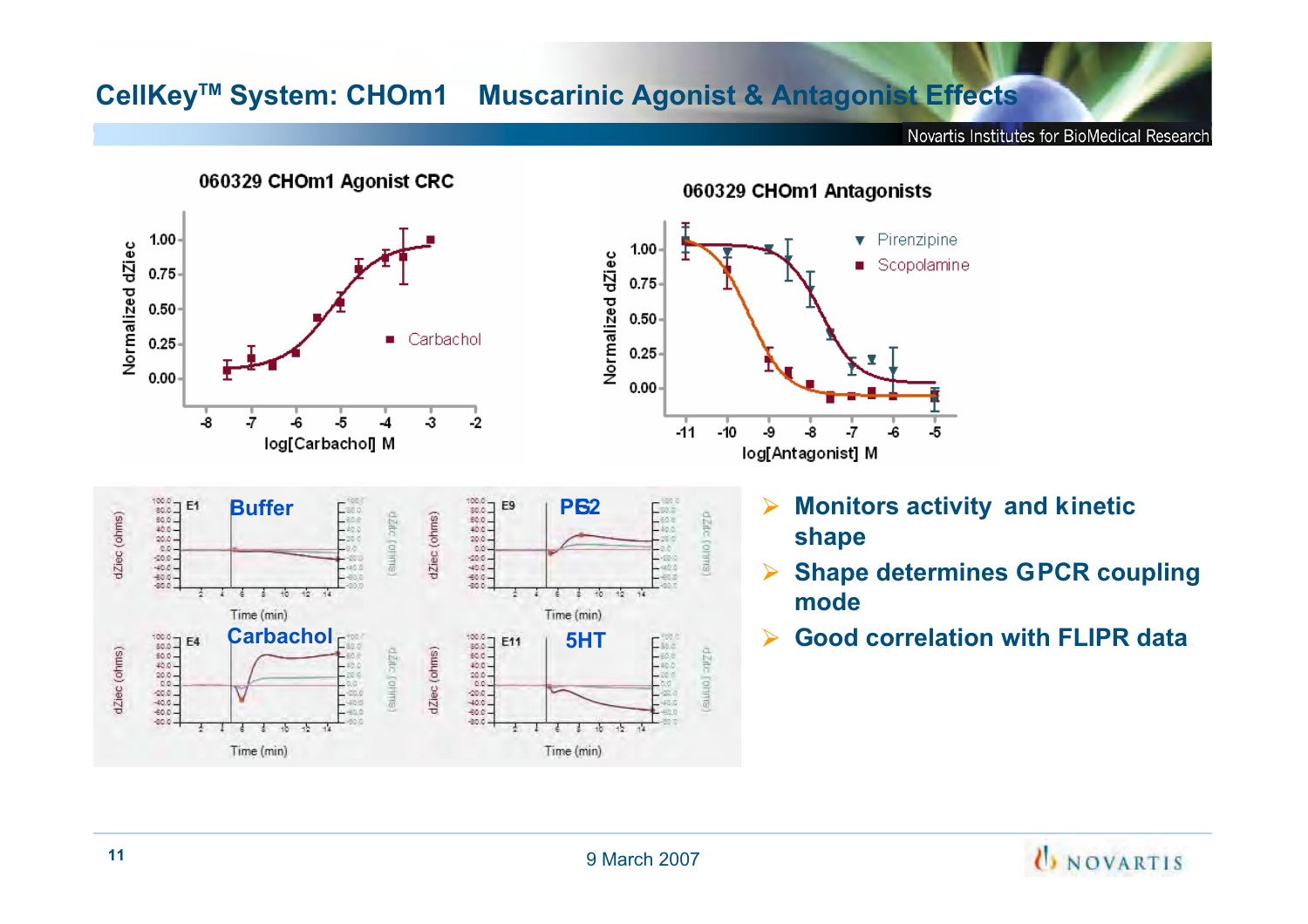## **Different potencies with three technologies**

Novartis Institutes for BioMedical Research



| <b>FLIPR (3min)</b>             | Impedance/CellKey<br>$(30 \text{ min})$                                                                    |
|---------------------------------|------------------------------------------------------------------------------------------------------------|
| иM<br>4 uM<br>Mu (              | 150 $-$<br>RBJ554-NX-1 EC50 = 107 nM<br>RBJ853-NX-1 EC50 = 2.2 µM<br>RBF551-NX-1 EC50 = 1.06 µM<br>$125 -$ |
|                                 | $100 -$                                                                                                    |
|                                 | dZiec<br>$75 -$                                                                                            |
|                                 | $50 -$                                                                                                     |
|                                 | $25 -$                                                                                                     |
| ᅟ᠇ᡴ<br>0.1<br>100<br>1000<br>10 | $\mathbf{0}$                                                                                               |
| Agonist [µM]                    | $1E-4$<br>$1E-3$<br>0.01<br>0.1<br>10<br>[Agonist] (µM)                                                    |

| <b>Compound</b>    | <b>Calcium</b><br>(FLIPR) | IP <sub>1</sub><br>(HTRF) | <b>Impedance</b><br>(CDS) | $(60 \text{ min})$<br>IP1 / HTRF<br>$\frac{8}{9}$ $\frac{45000}{9}$ -<br>RBJ55<br>RBJ85<br>RBJ55<br>$\widehat{=} 40000 -$ |
|--------------------|---------------------------|---------------------------|---------------------------|---------------------------------------------------------------------------------------------------------------------------|
| <b>RBJ551</b>      | $>100$                    | 0.36                      | 1.1                       | 620<br>$-35000 -$                                                                                                         |
| I<br><b>RBJ554</b> | >100                      | 0.020                     | 0.11                      | မ္မွ<br>© <sub>30000 ⊣</sub>                                                                                              |
| <b>RBJ853</b>      | 1.3                       | 3.3                       | 2.2                       | Ratio<br>$-25000 -$                                                                                                       |